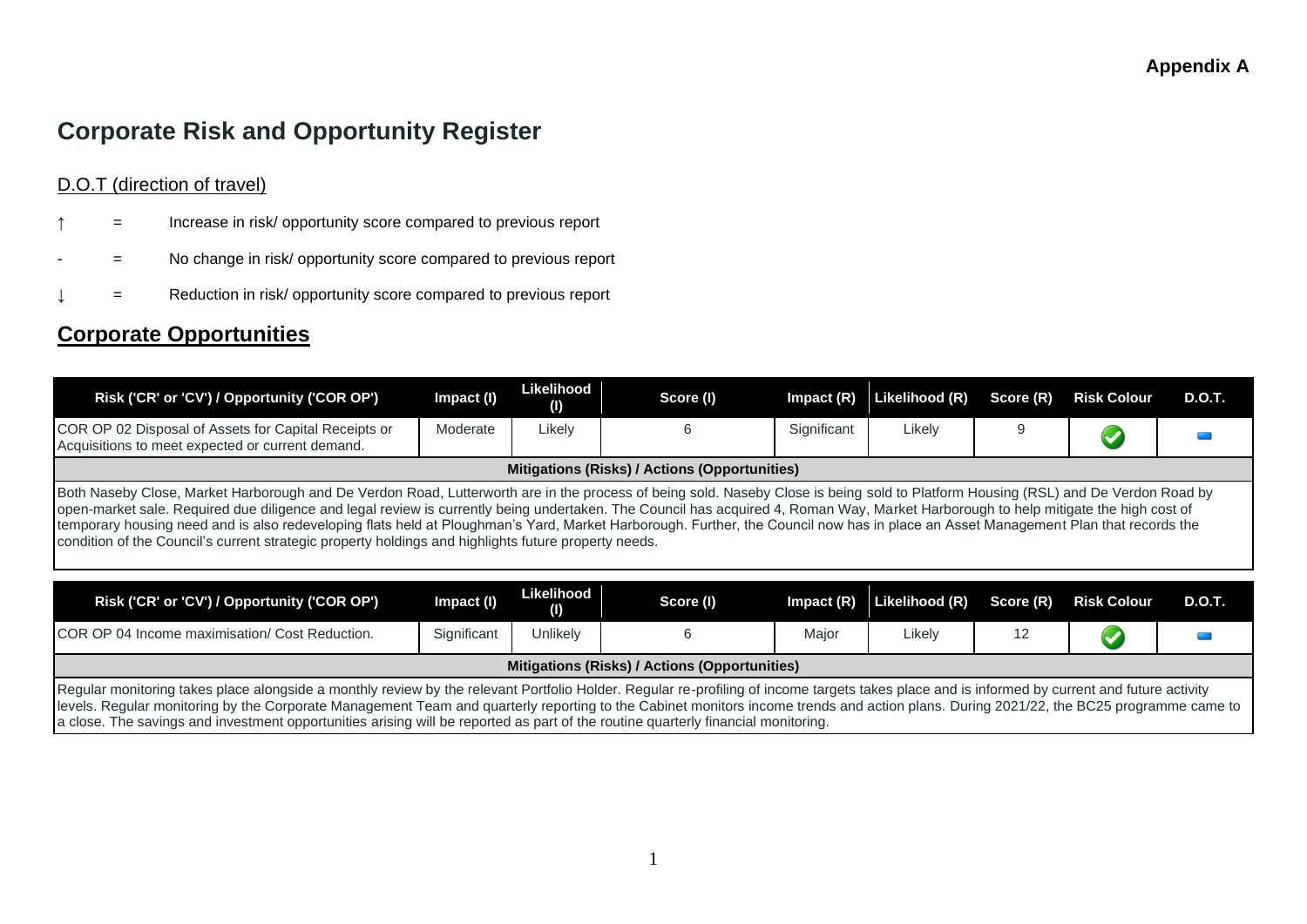| Risk ('CR' or 'CV') / Opportunity ('COR OP')                                                                                                                                                                                                                                                                                                                 | Impact (I) | Likelihood<br>$\left( 0\right)$ | Score (I)                                     | $Im$ pact $(R)$ | Likelihood (R) | Score (R) | <b>Risk Colour</b> | D.O.T.        |
|--------------------------------------------------------------------------------------------------------------------------------------------------------------------------------------------------------------------------------------------------------------------------------------------------------------------------------------------------------------|------------|---------------------------------|-----------------------------------------------|-----------------|----------------|-----------|--------------------|---------------|
| <b>COR OP 05 To work with the other Leicestershire</b><br>Authorities to explore different structures for delivering<br>Council services for the benefit of residents.                                                                                                                                                                                       | Major      | Unlikely                        | 8                                             | Major           | Unlikely       | 8         |                    |               |
|                                                                                                                                                                                                                                                                                                                                                              |            |                                 | Mitigations (Risks) / Actions (Opportunities) |                 |                |           |                    |               |
| The Leader of the Council has committed to working collaboratively for the potential benefit to the residents of Harborough District. Some preparatory work has been completed to identify the<br>scope of the project. A scope has been agreed between a number of Leicestershire Authorities on further collaboration and work is continuing in this area. |            |                                 |                                               |                 |                |           |                    |               |
| Risk ('CR' or 'CV') / Opportunity ('COR OP')                                                                                                                                                                                                                                                                                                                 | Impact (I) | Likelihood<br>$\left( 0\right)$ | Score (I)                                     | $Im$ pact $(R)$ | Likelihood (R) | Score (R) | <b>Risk Colour</b> | <b>D.O.T.</b> |
| COR OP 06 To support communities during recovery<br>from the Covid-19 pandemic via the County-coordinated<br>Contain and COMF Funding.                                                                                                                                                                                                                       | Major      | <b>Very Unlikely</b>            |                                               | Major           | Very Likely    | 16        |                    |               |

#### **Mitigations (Risks) / Actions (Opportunities)**

Agreed funding for specific projects focused on Covid-19 recovery. £130K of funding was received during Quarter 4 of the 2020/21 year. Approval has been received to continue using this funding into the 2022/23 year, which eases the urgency on spending and allows us to prioritise spending to where it will have the greatest impact.

| Risk ('CR' or 'CV') / Opportunity ('COR OP')                                                                                                                                                                                                                                                                                                                                                                                                                                                                                                                                                                     | Impact (I) | Likelihood<br>$\mathbf{\mathbf{\mathsf{(I)}}}$ | Score (I)                                     | Impact $(R)$ | Likelihood (R) | Score (R) | <b>Risk Colour</b> | <b>D.O.T.</b> |
|------------------------------------------------------------------------------------------------------------------------------------------------------------------------------------------------------------------------------------------------------------------------------------------------------------------------------------------------------------------------------------------------------------------------------------------------------------------------------------------------------------------------------------------------------------------------------------------------------------------|------------|------------------------------------------------|-----------------------------------------------|--------------|----------------|-----------|--------------------|---------------|
| COR OP 07 To ensure that Harborough District Council<br>benefits from the ERDF Welcome Back funding to<br>support the reopening of local town centres and tourism<br>following the Covid-19 pandemic.                                                                                                                                                                                                                                                                                                                                                                                                            | Moderate   | Likely                                         |                                               | Moderate     | Very Likely    |           |                    |               |
|                                                                                                                                                                                                                                                                                                                                                                                                                                                                                                                                                                                                                  |            |                                                | Mitigations (Risks) / Actions (Opportunities) |              |                |           |                    |               |
| To develop and deliver a programme of activities to support the reopening of local town centres and tourism and respond to the medium-term impact of Covid-19. The initial deadline to submit<br>proposals to Government by 30 May 2021 was achieved. Once approved, the delivery of these plans can run through until the end of March 2022. Plans have had to be modified slightly to take<br>account of continuing restrictions and lack of capacity amongst the events industry. The final projects list was submitted in February 2022 to ensure that funds can be fully spent by the end of<br>March 2022. |            |                                                |                                               |              |                |           |                    |               |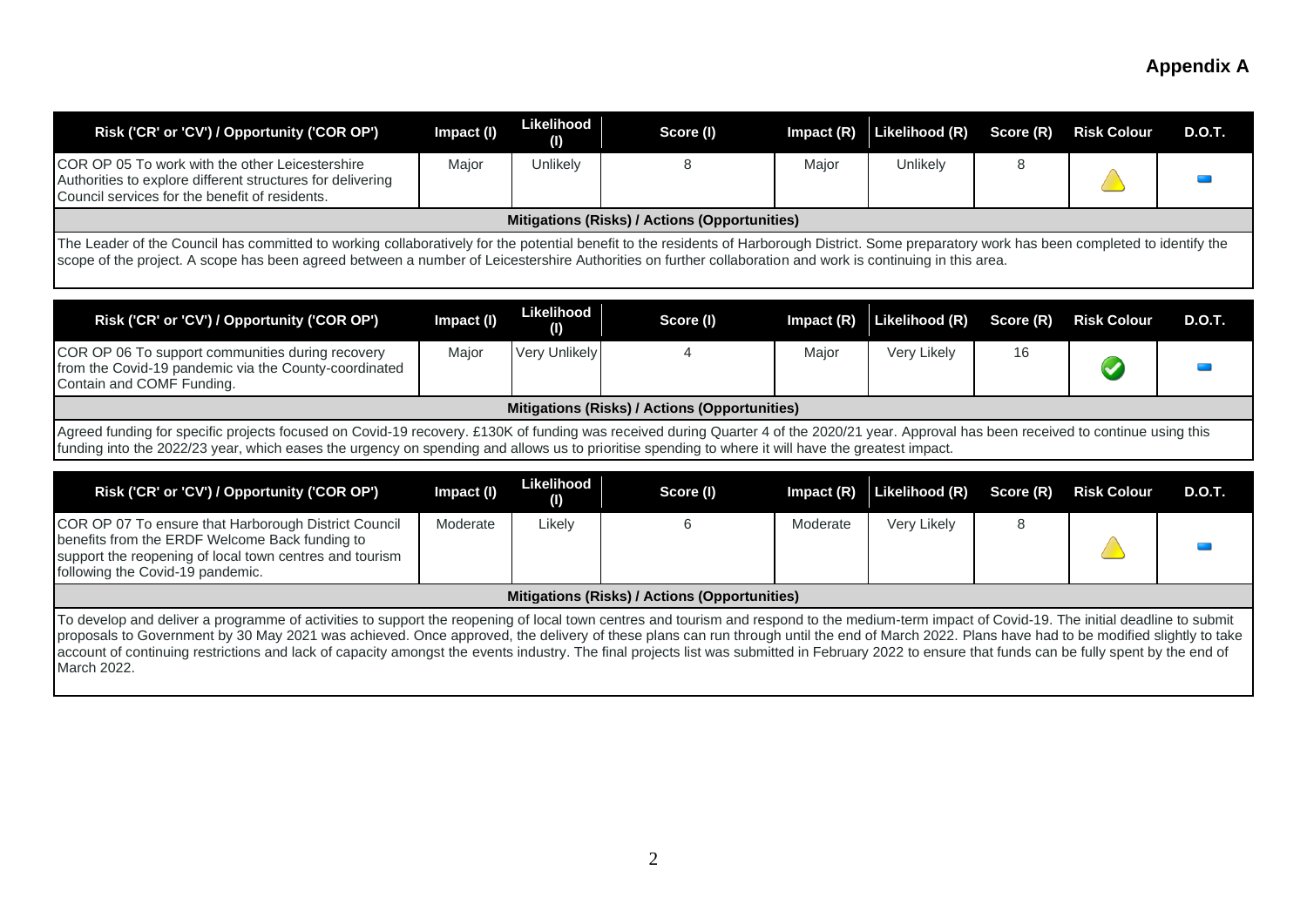| Risk ('CR' or 'CV') / Opportunity ('COR OP')                                                                                                                                                                                                                                                                                                                                                                                                                                               | Impact (I)  | Likelihood<br>O)        | Score (I)                                            | Impact $(R)$ | Likelihood (R) | Score (R) | <b>Risk Colour</b> | D.O.T.        |
|--------------------------------------------------------------------------------------------------------------------------------------------------------------------------------------------------------------------------------------------------------------------------------------------------------------------------------------------------------------------------------------------------------------------------------------------------------------------------------------------|-------------|-------------------------|------------------------------------------------------|--------------|----------------|-----------|--------------------|---------------|
| COR OP 08 To maximise the likelihood that Harborough<br>District Council can benefit from Government Levelling Up<br>Funding to support town centre regeneration, investment<br>in local cultural facilities or upgrading local transport<br>Infrastructure.                                                                                                                                                                                                                               | Significant | Very Unlikely           | 3                                                    | Significant  | Unlikely       | 6         |                    |               |
|                                                                                                                                                                                                                                                                                                                                                                                                                                                                                            |             |                         | <b>Mitigations (Risks) / Actions (Opportunities)</b> |              |                |           |                    |               |
| Whilst it is recognised that this is likely to be a very difficult case to make, given that Harborough District is classed as a Category 3 (the lowest) area, the aim is to submit an application to<br>Round 2 of Levelling Up in Spring/ early Summer 2022. This is likely to be based on the two Town Centre Masterplans, and experienced consultants are being commissioned to assist with<br>submitting the strongest possible funding bid, learning from the experiences of Round 1. |             |                         |                                                      |              |                |           |                    |               |
| Risk ('CR' or 'CV') / Opportunity ('COR OP')                                                                                                                                                                                                                                                                                                                                                                                                                                               | Impact (I)  | Likelihood<br>$\bf( I)$ | Score (I)                                            | Impact $(R)$ | Likelihood (R) | Score (R) | <b>Risk Colour</b> | <b>D.O.T.</b> |
| COR OP 09 The service transformation propositions<br>agreed by Council as a consequence of the Budget<br>Challenge 2025 programme deliver the required savings.                                                                                                                                                                                                                                                                                                                            | Moderate    | Likely                  | ĥ                                                    | Major        | Likely         | 12        |                    |               |
|                                                                                                                                                                                                                                                                                                                                                                                                                                                                                            |             |                         | Mitigations (Risks) / Actions (Opportunities)        |              |                |           |                    |               |
| The BC25 propositions agreed by Cabinet will have followed a robust 'check and challenge' process, but fundamentally will have been developed by the respective service manager themselves.<br>Further, the respective service manager will then lead the associated transformation to ensure that their savings/investment proposition will deliver the BC25 savings proposals within the<br>Council's Change Programme.                                                                  |             |                         |                                                      |              |                |           |                    |               |

# **Corporate Risks**

| Risk ('CR' or 'CV') / Opportunity ('COR OP')                                                                                                                                                                                                                                                                                                                                                                                                                                                                                                                                                                                                                                                                                 | Impact (I) | Likelihood<br>(1) | Score (I)                                     | $Im$ pact $(R)$ | Likelihood (R)  | Score (R) | <b>Risk Colour</b> | D.O.T. |
|------------------------------------------------------------------------------------------------------------------------------------------------------------------------------------------------------------------------------------------------------------------------------------------------------------------------------------------------------------------------------------------------------------------------------------------------------------------------------------------------------------------------------------------------------------------------------------------------------------------------------------------------------------------------------------------------------------------------------|------------|-------------------|-----------------------------------------------|-----------------|-----------------|-----------|--------------------|--------|
| CR 07 Risk of the Council not helping to encourage<br>conditions for new business growth results in the District<br>not benefitting from the LLEP funding                                                                                                                                                                                                                                                                                                                                                                                                                                                                                                                                                                    | Moderate   | Likely            |                                               | Moderate        | <b>Unlikely</b> |           |                    |        |
|                                                                                                                                                                                                                                                                                                                                                                                                                                                                                                                                                                                                                                                                                                                              |            |                   | Mitigations (Risks) / Actions (Opportunities) |                 |                 |           |                    |        |
| The Council is represented on the LLEP Board through a nominated District Leader representation. The Council was successful in gaining funding for two projects from the Leicestershire<br>Business Rates pooling fund for 2019/20, and whilst progress has been delayed on these due to the coronavirus pandemic, work is back on track and the LLEP is comfortable and assured by<br>the progress being made. The Lutterworth Town Centre Masterplan was approved as Council policy on 27 September 2021, and work on the implementation is likely to commence during 2022.<br>Funding towards the St. Mary's Quarter in Market Harborough is being progressed via a consultant-led feasibility study in mid to late-2022. |            |                   |                                               |                 |                 |           |                    |        |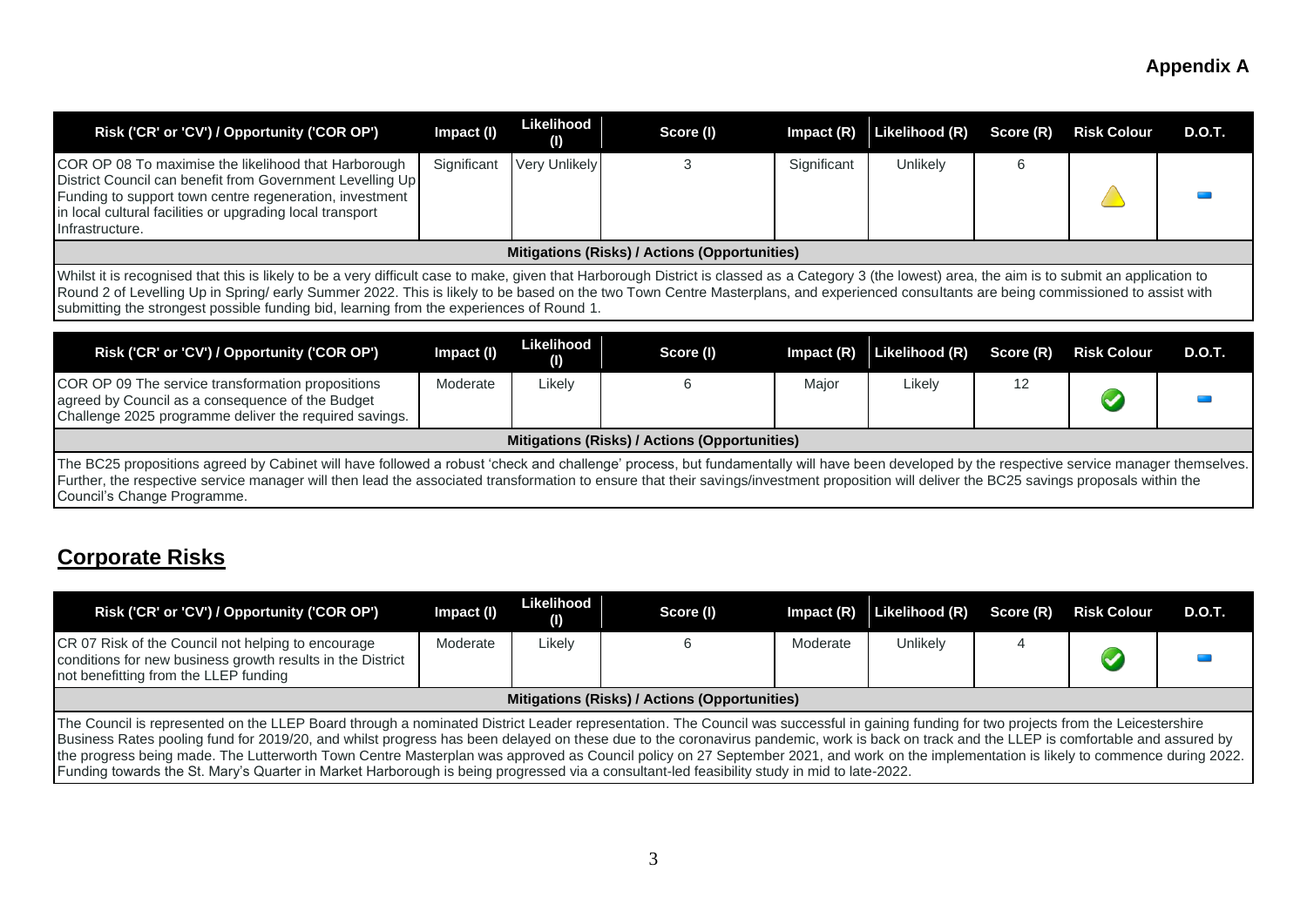| Risk ('CR' or 'CV') / Opportunity ('COR OP')                                                                                                                                                                                                                                                                                                                                                                                                                                                                                                                                                                                                                                                                                                                                                                                                                                                                                                                                                                                                                                                                                                                                                                                                                                                                                                                                                                                                                                                                                                                                                                                                                                                                                                                                                                                                                                                                                                                                                                                                                                                                                                                                                                                                                                                                                                                                                                                                                                                        | Impact (I) | Likelihood<br>$\mathbf{U}$ | Score (I) | Impact (R) | Likelihood (R) | Score (R) | <b>Risk Colour</b> | D.O.T. |
|-----------------------------------------------------------------------------------------------------------------------------------------------------------------------------------------------------------------------------------------------------------------------------------------------------------------------------------------------------------------------------------------------------------------------------------------------------------------------------------------------------------------------------------------------------------------------------------------------------------------------------------------------------------------------------------------------------------------------------------------------------------------------------------------------------------------------------------------------------------------------------------------------------------------------------------------------------------------------------------------------------------------------------------------------------------------------------------------------------------------------------------------------------------------------------------------------------------------------------------------------------------------------------------------------------------------------------------------------------------------------------------------------------------------------------------------------------------------------------------------------------------------------------------------------------------------------------------------------------------------------------------------------------------------------------------------------------------------------------------------------------------------------------------------------------------------------------------------------------------------------------------------------------------------------------------------------------------------------------------------------------------------------------------------------------------------------------------------------------------------------------------------------------------------------------------------------------------------------------------------------------------------------------------------------------------------------------------------------------------------------------------------------------------------------------------------------------------------------------------------------------|------------|----------------------------|-----------|------------|----------------|-----------|--------------------|--------|
| CR 12 Lack of a co-ordinated approach to Emergency<br>Planning could result in a failure to effectively respond to<br>situations.                                                                                                                                                                                                                                                                                                                                                                                                                                                                                                                                                                                                                                                                                                                                                                                                                                                                                                                                                                                                                                                                                                                                                                                                                                                                                                                                                                                                                                                                                                                                                                                                                                                                                                                                                                                                                                                                                                                                                                                                                                                                                                                                                                                                                                                                                                                                                                   | Major      | <b>Unlikely</b>            |           | Major      | Very Unlikely  |           |                    |        |
| Mitigations (Risks) / Actions (Opportunities)                                                                                                                                                                                                                                                                                                                                                                                                                                                                                                                                                                                                                                                                                                                                                                                                                                                                                                                                                                                                                                                                                                                                                                                                                                                                                                                                                                                                                                                                                                                                                                                                                                                                                                                                                                                                                                                                                                                                                                                                                                                                                                                                                                                                                                                                                                                                                                                                                                                       |            |                            |           |            |                |           |                    |        |
| As a member of the Local Resilience Forum (LRF) the Council receives support on responding to emergency situations from a number of partner organisations. Training undertaken by staff is<br>under continual review to ensure compliance with the Local Resilience Forum's guidance and competencies. Severe Weather and Flood Contingency Plans are in place to ensure there is an<br>effective response to any incident. There is a county-wide programme for testing plans which ensures that there is a consistent approach and that plans are tested at appropriate times. The<br>Council is a member of the county-wide emergency planning partnership and this provides 24/7 support from an emergency planning professional. A protocol has been developed, and is in<br>operation, to update Members, at the time of an incident. Emergency Plans have been developed and tested for the high-risk scenarios throughout the District. Joint working arrangements with<br>LCC Highways enable a co-ordinated approach to situations that involve both organisations. Member and Officer training has been provided to ensure their roles are fully understood during an<br>incident. We work with the LRF to ensure Harborough Emergency Planning procedures are robust, clear to Members, and are tested. A Corporate Management Team Emergency Planning rota<br>is in place. An online training module on Emergency Planning for all staff was launched in Quarter 4 of the 2016/17 year. Corporate Management Team received training in May 2018 regarding<br>management of emergency incidents. An Audit review, conducted in February 2018, made no recommendations. During Quarter 3 of the 2019/20 year, elected members received an<br>emergency plan briefing. During Quarter 2 of the 2020/21 year, a multi-agency exercise was carried out remotely across Leicestershire. Throughout the pandemic the Council has stood up its<br>own response structure and an internal audit on the Council's initial response to the pandemic, with a primary focus on management of the recovery stage, including re-establishing effective<br>governance and internal control arrangements, was carried out. The audit concluded there was substantial assurance in the controls in place in the organisation. The Corporate Management<br>Team and Service Managers are in continual liaison to ensure that there is an appropriate level of management cover in The Symington Building. |            |                            |           |            |                |           |                    |        |

|                                               | (1)        | Score (I) |          | Impact (R) Likelihood (R) Score (R) |  | <b>Risk Colour</b> | <b>D.O.T.</b> |  |  |
|-----------------------------------------------|------------|-----------|----------|-------------------------------------|--|--------------------|---------------|--|--|
| Significant                                   | Likelv     |           | Moderate | Likely                              |  |                    |               |  |  |
| Mitigations (Risks) / Actions (Opportunities) |            |           |          |                                     |  |                    |               |  |  |
|                                               | Impact (I) |           |          |                                     |  |                    |               |  |  |

The Council actively engages with partners in shaping future public service provision and to maintain awareness of any further potential reductions (revenue and capital) in funding from all partners. However, the expected significant changes in future funding due to formulae adjustment and business rates, now expected to be implemented in 2023/24 continues to provide a lack of clarity over funding available to partners to support outcomes in the District. The Council partially mitigates this through representation on working groups, responses to public consultations and working with other local districts. In respect of the Council's own budget, the government issued a one-year financial settlement for 2021/22 and has again for 2022/23. In respect of the approved budget for:

• 2021/22 and MTFS: the risk associated with reduced government funding was accommodated within the budget and reflected in the s.25 report.

• 2022/23 budget and MTFS: this has enabled Cabinet to approve a Draft 2022/23 Budget and MTFS that is balanced for 2022/23 and the entire period of the MTFS.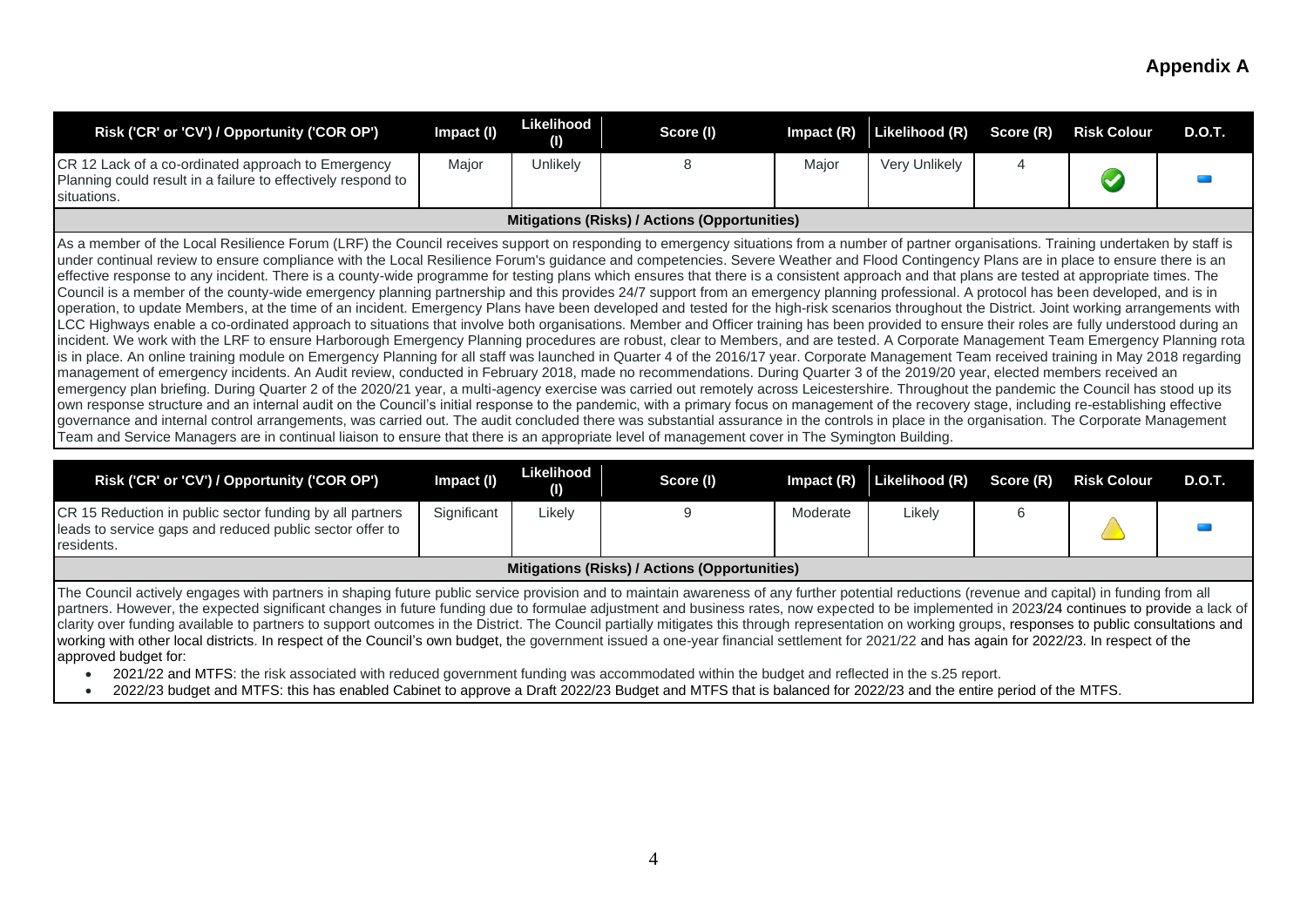| Risk ('CR' or 'CV') / Opportunity ('COR OP')                                                                                                                                                                                                                                                                                                                                                                                                                                                                                                                                                                                                                                                                                                                                                                                                                                                                                                                                                                                                                                                                                                                                                                                                                                                                                                                                                                                                                                                                                                                            | Impact (I)  | Likelihood<br>O)  | Score (I)                                     | Impact $(R)$ | Likelihood (R) | Score (R) | <b>Risk Colour</b> | <b>D.O.T.</b> |
|-------------------------------------------------------------------------------------------------------------------------------------------------------------------------------------------------------------------------------------------------------------------------------------------------------------------------------------------------------------------------------------------------------------------------------------------------------------------------------------------------------------------------------------------------------------------------------------------------------------------------------------------------------------------------------------------------------------------------------------------------------------------------------------------------------------------------------------------------------------------------------------------------------------------------------------------------------------------------------------------------------------------------------------------------------------------------------------------------------------------------------------------------------------------------------------------------------------------------------------------------------------------------------------------------------------------------------------------------------------------------------------------------------------------------------------------------------------------------------------------------------------------------------------------------------------------------|-------------|-------------------|-----------------------------------------------|--------------|----------------|-----------|--------------------|---------------|
| CR 20 Business Continuity: loss of building(s) / service(s)<br>through unforeseen events.                                                                                                                                                                                                                                                                                                                                                                                                                                                                                                                                                                                                                                                                                                                                                                                                                                                                                                                                                                                                                                                                                                                                                                                                                                                                                                                                                                                                                                                                               | Major       | Very Likely       | 16                                            | Major        | Unlikely       | 8         |                    |               |
|                                                                                                                                                                                                                                                                                                                                                                                                                                                                                                                                                                                                                                                                                                                                                                                                                                                                                                                                                                                                                                                                                                                                                                                                                                                                                                                                                                                                                                                                                                                                                                         |             |                   | Mitigations (Risks) / Actions (Opportunities) |              |                |           |                    |               |
| Disaster recovery facilities are now in place for the hosting of key ICT systems in the event of a disaster recovery incident. Testing has been completed on bringing business applications, such<br>as TLC (Land Charges) and elections, online. The Elections system has been tested by the service area. Next stage: service areas to test using the recovered systems. Other activities include<br>testing individual business continuity plans with service areas and review priority services and accommodation, if necessary. All of the Business Continuity plans were updated during Quarter 1<br>of the 2020/21 year. A Business Continuity exercise on ICT Disaster Recovery is scheduled to take place during the 2021/22 year.                                                                                                                                                                                                                                                                                                                                                                                                                                                                                                                                                                                                                                                                                                                                                                                                                             |             |                   |                                               |              |                |           |                    |               |
| Risk ('CR' or 'CV') / Opportunity ('COR OP')                                                                                                                                                                                                                                                                                                                                                                                                                                                                                                                                                                                                                                                                                                                                                                                                                                                                                                                                                                                                                                                                                                                                                                                                                                                                                                                                                                                                                                                                                                                            | Impact (I)  | Likelihood<br>O)  | Score (I)                                     | Impact $(R)$ | Likelihood (R) | Score (R) | <b>Risk Colour</b> | <b>D.O.T.</b> |
| CR 25 The Council does not have sufficient funding to<br>deliver its current services in the medium term.                                                                                                                                                                                                                                                                                                                                                                                                                                                                                                                                                                                                                                                                                                                                                                                                                                                                                                                                                                                                                                                                                                                                                                                                                                                                                                                                                                                                                                                               | Major       | Very Likely       | 16                                            | Moderate     | Likely         | 6         |                    |               |
|                                                                                                                                                                                                                                                                                                                                                                                                                                                                                                                                                                                                                                                                                                                                                                                                                                                                                                                                                                                                                                                                                                                                                                                                                                                                                                                                                                                                                                                                                                                                                                         |             |                   | Mitigations (Risks) / Actions (Opportunities) |              |                |           |                    |               |
| The budget (including income and expenditure) is monitored on a quarterly basis and corrective action taken as required. In respect of:<br>• 2021/22: Quarter 2 forecast outturn was indicating a small overspend of £107k (primarily due to reduced income from Car Parking and the cost of the pay-award). The Council has approved<br>an MTFS that has a positive reserves position throughout the MTFS period although reserves will be significantly impacted. The 2021/22 budget included a Council Tax increase for the first time<br>in many years and also increased car-parking charges and green bin fee charges. It is considered the Council holds sufficient reserves to manage any unplanned change effectively in the short-<br>term.<br>• 2022/23: Cabinet has just approved a Draft Budget and MTFS that is balanced for each year. This includes the conclusions of the Budget Challenge 2025 review that was conducted during<br>2020/21; this programme achieved annual savings of £3.1m by 2024/25. However, in 2025/26 the Draft Budget and MTFS starts to show an unplanned budget gap, due to the compounding<br>impacts of pay, increases in Environmental Services costs and the impacts of the governments Fair Funding Review but this pressure is met from reserves. Consequently, the Council must<br>continue with its service transformation programme and deliver agreed savings to ensure that it can deliver sustainable services over the medium term. Over the MTFS period, all reserves far<br>exceed the minimum 20% threshold. |             |                   |                                               |              |                |           |                    |               |
| Risk ('CR' or 'CV') / Opportunity ('COR OP')                                                                                                                                                                                                                                                                                                                                                                                                                                                                                                                                                                                                                                                                                                                                                                                                                                                                                                                                                                                                                                                                                                                                                                                                                                                                                                                                                                                                                                                                                                                            | Impact (I)  | Likelihood<br>(I) | Score (I)                                     | Impact (R)   | Likelihood (R) | Score (R) | <b>Risk Colour</b> | <b>D.O.T.</b> |
| CR 27 Risk of reduction of failing to deliver housing in a<br>timely way could lead to reduction in receipts of new<br>homes bonus (NHB).                                                                                                                                                                                                                                                                                                                                                                                                                                                                                                                                                                                                                                                                                                                                                                                                                                                                                                                                                                                                                                                                                                                                                                                                                                                                                                                                                                                                                               | Significant | Unlikely          | 6                                             | Moderate     | Unlikely       | 4         |                    |               |
|                                                                                                                                                                                                                                                                                                                                                                                                                                                                                                                                                                                                                                                                                                                                                                                                                                                                                                                                                                                                                                                                                                                                                                                                                                                                                                                                                                                                                                                                                                                                                                         |             |                   | Mitigations (Risks) / Actions (Opportunities) |              |                |           |                    |               |

New Homes Bonus: the final year was expected to be 2021/22, but the government has just announced a further one-year extension of New Homes Bonus for 2022/23. The government has undertaken a consultation on New Homes Bonus, the results are not yet known. In respect of housing growth, the Council continues to have a good five-year housing supply so if the government does introduce a "new housing" based funding stream, it is anticipated that the Council should continue to be appropriately rewarded.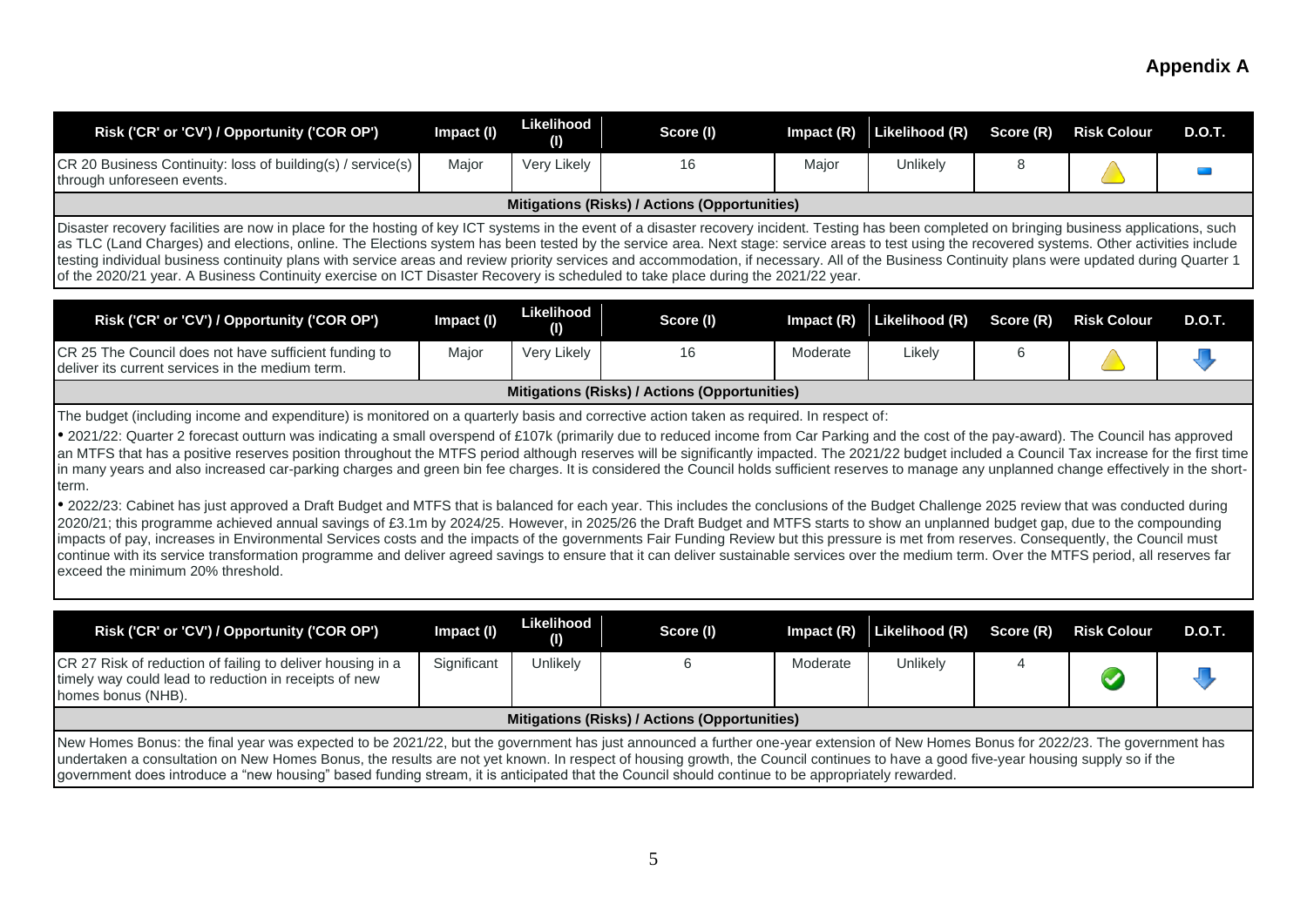| Risk ('CR' or 'CV') / Opportunity ('COR OP')                                                                                                                                                                                                                                                                                                                                                                                                                                                                                                                                                                                                                                                      | Impact (I)  | Likelihood<br>(1) | Score (I)                                            | Impact $(R)$ | Likelihood (R) | Score (R)      | <b>Risk Colour</b> | <b>D.O.T.</b> |
|---------------------------------------------------------------------------------------------------------------------------------------------------------------------------------------------------------------------------------------------------------------------------------------------------------------------------------------------------------------------------------------------------------------------------------------------------------------------------------------------------------------------------------------------------------------------------------------------------------------------------------------------------------------------------------------------------|-------------|-------------------|------------------------------------------------------|--------------|----------------|----------------|--------------------|---------------|
| CR 29 Loss of ability to provide a comprehensive service<br>due to cyber security attacks.                                                                                                                                                                                                                                                                                                                                                                                                                                                                                                                                                                                                        | Significant | Likely            | 9                                                    | Moderate     | Likely         | 6              |                    |               |
|                                                                                                                                                                                                                                                                                                                                                                                                                                                                                                                                                                                                                                                                                                   |             |                   | <b>Mitigations (Risks) / Actions (Opportunities)</b> |              |                |                |                    |               |
| The Council's ICT infrastructure is secured to national standards. We have annual ITC health check testing. The Council now has ongoing security and benchmarking performed by Microsoft<br>that provides additional recommendations and assurance. During Quarter 4 of the 2020/21 year, the potential for a global security issue occurred. The Council's swift implementation of its<br>Emergency Patching Procedure meant that it was unaffected by the incident. A revised ICT Strategy was prepared during the 2021/22 year and approved by Council on 21 June 2021.                                                                                                                        |             |                   |                                                      |              |                |                |                    |               |
| Risk ('CR' or 'CV') / Opportunity ('COR OP')                                                                                                                                                                                                                                                                                                                                                                                                                                                                                                                                                                                                                                                      | Impact (I)  | Likelihood<br>(1) | Score (I)                                            | Impact (R)   | Likelihood (R) | Score (R)      | <b>Risk Colour</b> | <b>D.O.T.</b> |
| CR 30 Risk of Loss of Planning decision-making powers<br>on major applications to the Planning Inspectorate due to<br>Special Measures designation as a result of triggering the<br>Appeal threshold for Government Intervention.                                                                                                                                                                                                                                                                                                                                                                                                                                                                 | Significant | Likely            | 9                                                    | Significant  | Very Unlikely  | 3              |                    |               |
|                                                                                                                                                                                                                                                                                                                                                                                                                                                                                                                                                                                                                                                                                                   |             |                   | <b>Mitigations (Risks) / Actions (Opportunities)</b> |              |                |                |                    |               |
| appeals outside of the Local Plan strategy thereby significantly reducing the risk of loss of decision-making powers, special measures and government intervention. The proactive growth team is<br>working closely with applicants for allocated sites in the Local Plan and ensuring applications are submitted in a timely fashion to enable delivery in accordance with the Local Plan housing<br>trajectory. The Council ensures that it meets Statutory deadlines for determination of applications through the use of agreed extensions of time with applicants. The Council uses software to<br>manage deadlines and monitor performance.<br>Risk ('CR' or 'CV') / Opportunity ('COR OP') | Impact (I)  | Likelihood<br>(1) | Score (I)                                            | Impact (R)   | Likelihood (R) | Score (R)      | <b>Risk Colour</b> | <b>D.O.T.</b> |
| CR 32 The Council does not meet its budgeted-for<br>Planning fee income targets, particularly in regard to<br>major applications which could have a negative impact on<br>the Council's financial position.                                                                                                                                                                                                                                                                                                                                                                                                                                                                                       | Major       | Likely            | 12                                                   | Major        | Very Unlikely  | $\overline{4}$ |                    |               |
|                                                                                                                                                                                                                                                                                                                                                                                                                                                                                                                                                                                                                                                                                                   |             |                   |                                                      |              |                |                |                    |               |
|                                                                                                                                                                                                                                                                                                                                                                                                                                                                                                                                                                                                                                                                                                   |             |                   | Mitigations (Risks) / Actions (Opportunities)        |              |                |                |                    |               |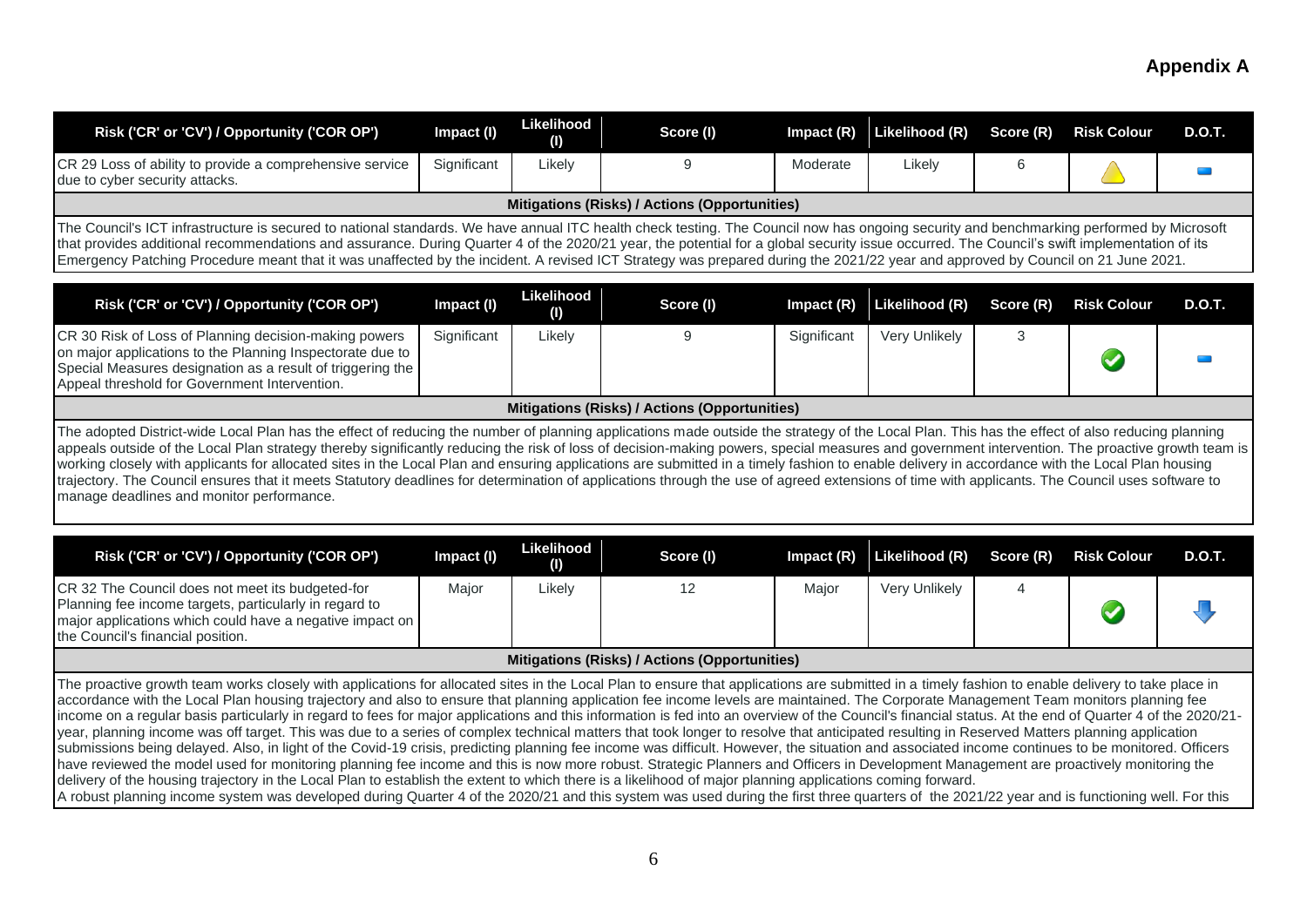reason, the residual likelihood score was re-assessed at the end of Quarter 3, reducing the overall risk score to 4. This system provides the Council with real-time financial information about planning income and enables accurate financial forecasting.

| Risk ('CR' or 'CV') / Opportunity ('COR OP')                                                                                                                                  | Impact (I) | Likelihood<br>(1) | Score (I) | Impact $(R)$ | Likelihood (R) Score (R) Risk Colour |  |  | <b>D.O.T.</b> |  |
|-------------------------------------------------------------------------------------------------------------------------------------------------------------------------------|------------|-------------------|-----------|--------------|--------------------------------------|--|--|---------------|--|
| CR 33 Cost of planning appeals and legal challenges<br>weaken the Council's financial position                                                                                | Major      | ∟ikely            |           | Major        | Likely                               |  |  |               |  |
| Mitigations (Risks) / Actions (Opportunities)                                                                                                                                 |            |                   |           |              |                                      |  |  |               |  |
| <u> Facus all Markers economic Disarias Compiles Markers producebe accomunicator e cours theurale polusion designe decision. Markers produce producedes training accepted</u> |            |                   |           |              |                                      |  |  |               |  |

Ensure all Members, especially Planning Committee Members, receive the necessary training to ensure they make robust planning decisions. Members receive refresher training on planning decision-making on a proportionate frequency.

| Risk ('CR' or 'CV') / Opportunity ('COR OP')                                                                                                                                                                                                                                                                                                                                                                                                                                                                                                                                                                                                                                                                                                                                                                                                                                                                                                                                                                                                                                                                                                                | Impact (I) | Likelihood<br>$\bf( I)$ | Score (I) | Impact $(R)$ | Likelihood (R) | Score (R) | <b>Risk Colour</b> | <b>D.O.T.</b> |
|-------------------------------------------------------------------------------------------------------------------------------------------------------------------------------------------------------------------------------------------------------------------------------------------------------------------------------------------------------------------------------------------------------------------------------------------------------------------------------------------------------------------------------------------------------------------------------------------------------------------------------------------------------------------------------------------------------------------------------------------------------------------------------------------------------------------------------------------------------------------------------------------------------------------------------------------------------------------------------------------------------------------------------------------------------------------------------------------------------------------------------------------------------------|------------|-------------------------|-----------|--------------|----------------|-----------|--------------------|---------------|
| CR 34 The Council fails to meet its information<br>governance and records management obligations under<br>various enactments such as the Data Protection Act 2018<br>land UK GDPR.                                                                                                                                                                                                                                                                                                                                                                                                                                                                                                                                                                                                                                                                                                                                                                                                                                                                                                                                                                          | Major      | Likely                  | 12        | Moderate     | Unlikely       |           |                    |               |
| Mitigations (Risks) / Actions (Opportunities)                                                                                                                                                                                                                                                                                                                                                                                                                                                                                                                                                                                                                                                                                                                                                                                                                                                                                                                                                                                                                                                                                                               |            |                         |           |              |                |           |                    |               |
| A series of measures have been put in place to ensure that the Council is compliant with the requirements of the Data Protection Act 2018: The appointment of Data Protection Officer (DPO);<br>Mandatory UK GDPR training for all staff; training and guidance for elected members; all existing policies, procedures and working practices reviewed for compliance; introduction of Information<br>Governance Board (Chaired by SIRO); introduction of Data Protection Impact Assessments (DPIA) and on-going programme of Information management inspections; on-going training and<br>review of systems, working practices and control mechanisms. UK GDPR has been added as a standard item to all report templates and Officers were trained on this. Compliance checking<br>continues as a matter of course. Refresher training on UK GDPR and Freedom of Information (FOI) was rolled out in the 2020/21 year, and will be a rolling programme year on year. New<br>Records Management policy to be drafted and introduced, with reference to any impacts resulting from the ICT strategy, and informed by future ICT infrastructural arrangements. |            |                         |           |              |                |           |                    |               |

| Risk ('CR' or 'CV') / Opportunity ('COR OP')                                                                                                                                                                                                                                                                                                                                       | Impact (I)  | Likelihood<br>(1) | Score (I) | $Im$ pact $(R)$ | Likelihood (R) Score (R) |  | <b>Risk Colour</b> | <b>D.O.T.</b> |
|------------------------------------------------------------------------------------------------------------------------------------------------------------------------------------------------------------------------------------------------------------------------------------------------------------------------------------------------------------------------------------|-------------|-------------------|-----------|-----------------|--------------------------|--|--------------------|---------------|
| CR 37 Increase in homeless presentations results in an<br>increased demand in Council support for reactive<br>temporary accommodation that exceeds the current<br>budget and weakens the Council's financial position.                                                                                                                                                             | Significant | Very Likely       |           | Significant     | Very Likely              |  |                    |               |
| Mitigations (Risks) / Actions (Opportunities)                                                                                                                                                                                                                                                                                                                                      |             |                   |           |                 |                          |  |                    |               |
| During Quarter 4 of the 2019/20 year, the Council completed purchase of three flats and they began to be used to accommodate homeless households. In total, the Council now has four flats<br>which can be used to accommodate the homeless. During the 2021/22 year the Council began work to develop a property on Roman Way, Market Harborough into flats which will be used to |             |                   |           |                 |                          |  |                    |               |

the nomeless. During the 2021/22 year the Council began work to develop a property on Roman Way, Market Harborough into flats which will be used to accommodate homeless persons. On the prevention of homelessness, the Council is proactively working with the Citizens Advice Bureau, and social landlords, to assist vulnerable households to effectively budget to prevent homelessness. The Council was successful in obtaining additional funding to specifically help to prevent homelessness.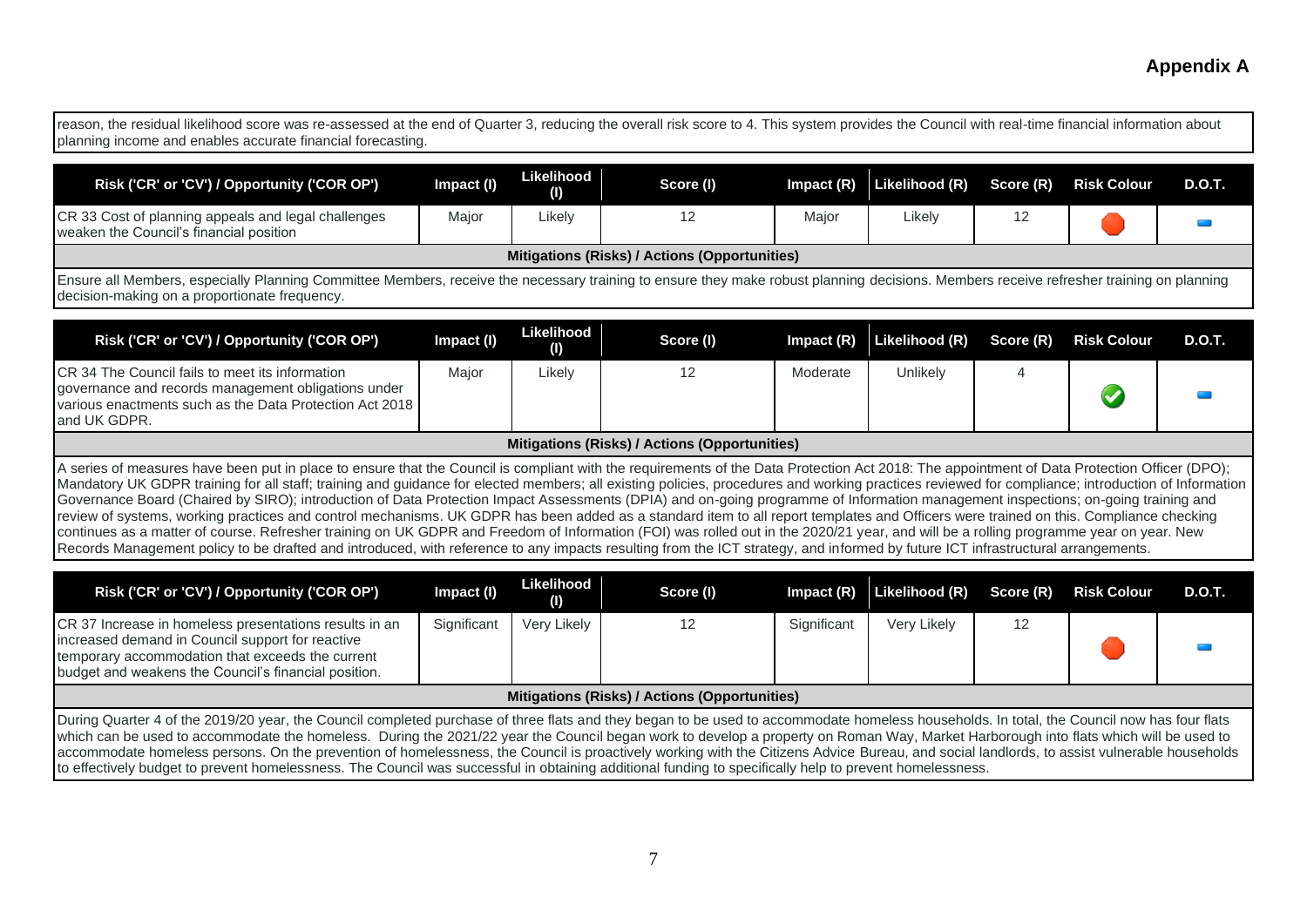| Risk ('CR' or 'CV') / Opportunity ('COR OP')                                                                                                                                                                                                                                                                                                                                                                                                                                                                                                                                                                                                                                                                                                                                                                                                                                              | Impact (I) | Likelihood<br>(I)               | Score (I)                                            | Impact (R)   | Likelihood (R) | Score (R)      | <b>Risk Colour</b>   | <b>D.O.T.</b> |
|-------------------------------------------------------------------------------------------------------------------------------------------------------------------------------------------------------------------------------------------------------------------------------------------------------------------------------------------------------------------------------------------------------------------------------------------------------------------------------------------------------------------------------------------------------------------------------------------------------------------------------------------------------------------------------------------------------------------------------------------------------------------------------------------------------------------------------------------------------------------------------------------|------------|---------------------------------|------------------------------------------------------|--------------|----------------|----------------|----------------------|---------------|
| CR 38 Risk of Environmental Services contractor<br>defaulting leads to an inability to fulfil the statutory<br>obligation to collect waste.                                                                                                                                                                                                                                                                                                                                                                                                                                                                                                                                                                                                                                                                                                                                               | Major      | Unlikely                        | 8                                                    | Major        | Very Unlikely  | $\overline{4}$ | $\blacktriangledown$ |               |
|                                                                                                                                                                                                                                                                                                                                                                                                                                                                                                                                                                                                                                                                                                                                                                                                                                                                                           |            |                                 | Mitigations (Risks) / Actions (Opportunities)        |              |                |                |                      |               |
| Regular engagement with contractor (this contact has increased as a result of the Covid-19 crisis in order to help anticipate potential issues). The Council has had a healthy working relationship<br>with the contractor over a number of years.                                                                                                                                                                                                                                                                                                                                                                                                                                                                                                                                                                                                                                        |            |                                 |                                                      |              |                |                |                      |               |
| Risk ('CR' or 'CV') / Opportunity ('COR OP')                                                                                                                                                                                                                                                                                                                                                                                                                                                                                                                                                                                                                                                                                                                                                                                                                                              | Impact (I) | Likelihood<br>$\left( 1\right)$ | Score (I)                                            | Impact (R)   | Likelihood (R) | Score (R)      | <b>Risk Colour</b>   | <b>D.O.T.</b> |
| CR 39 Risk of leisure contractor defaulting leads to an<br>inability to deliver leisure services.                                                                                                                                                                                                                                                                                                                                                                                                                                                                                                                                                                                                                                                                                                                                                                                         | Major      | Likely                          | 12                                                   | Major        | Unlikely       | $\,8\,$        |                      |               |
|                                                                                                                                                                                                                                                                                                                                                                                                                                                                                                                                                                                                                                                                                                                                                                                                                                                                                           |            |                                 | Mitigations (Risks) / Actions (Opportunities)        |              |                |                |                      |               |
| Regular engagement with contractor. The Council has agreed a financial Covid-19 Support Package with the contractor to ensure that all services continue to be provided. Oversight of the<br>contract appears regularly on Council Committee agendas to ensure it continues to be discussed regularly. Sport England has provided specialist advice, and support, to the Council to help with<br>the ongoing Coronavirus situation. During Quarter 4 of the 2020/21 year the Council received some additional funding from central government to help support leisure recovery. During Quarter<br>1 of the 2021/22 year the Council agreed to continue to support the Leisure contractor for a further six months.                                                                                                                                                                        |            |                                 |                                                      |              |                |                |                      |               |
| Risk ('CR' or 'CV') / Opportunity ('COR OP')                                                                                                                                                                                                                                                                                                                                                                                                                                                                                                                                                                                                                                                                                                                                                                                                                                              | Impact (I) | Likelihood<br>$\left( 0\right)$ | Score (I)                                            | Impact $(R)$ | Likelihood (R) | Score (R)      | <b>Risk Colour</b>   | <b>D.O.T.</b> |
| CR 40 Service transformation propositions are not<br>delivered resulting in underachievement of identified<br>savings.                                                                                                                                                                                                                                                                                                                                                                                                                                                                                                                                                                                                                                                                                                                                                                    | Major      | Unlikely                        | 8                                                    | Significant  | Unlikely       | $\,6$          |                      |               |
|                                                                                                                                                                                                                                                                                                                                                                                                                                                                                                                                                                                                                                                                                                                                                                                                                                                                                           |            |                                 | <b>Mitigations (Risks) / Actions (Opportunities)</b> |              |                |                |                      |               |
| The Council's savings and efficiency measures are being closely controlled and monitored and include a number of key attributes that aim to ensure that propositions are deliverable, realistic<br>and achieve the expected savings/investment; including: independent project management, comparison data to similar councils; positive ownership of proposals as reviews developed by<br>service managers; political sponsorship of service/delivery changes proposals; strategic 'critical' leadership review of service/delivery proposals. Subsequent service transformation is then<br>embedded into the Council's Change Programme, which then has further strategic officer and political oversight. Implementation is led by service managers based on the Council project<br>management methodology, including the development of detailed business cases and associated plans. |            |                                 |                                                      |              |                |                |                      |               |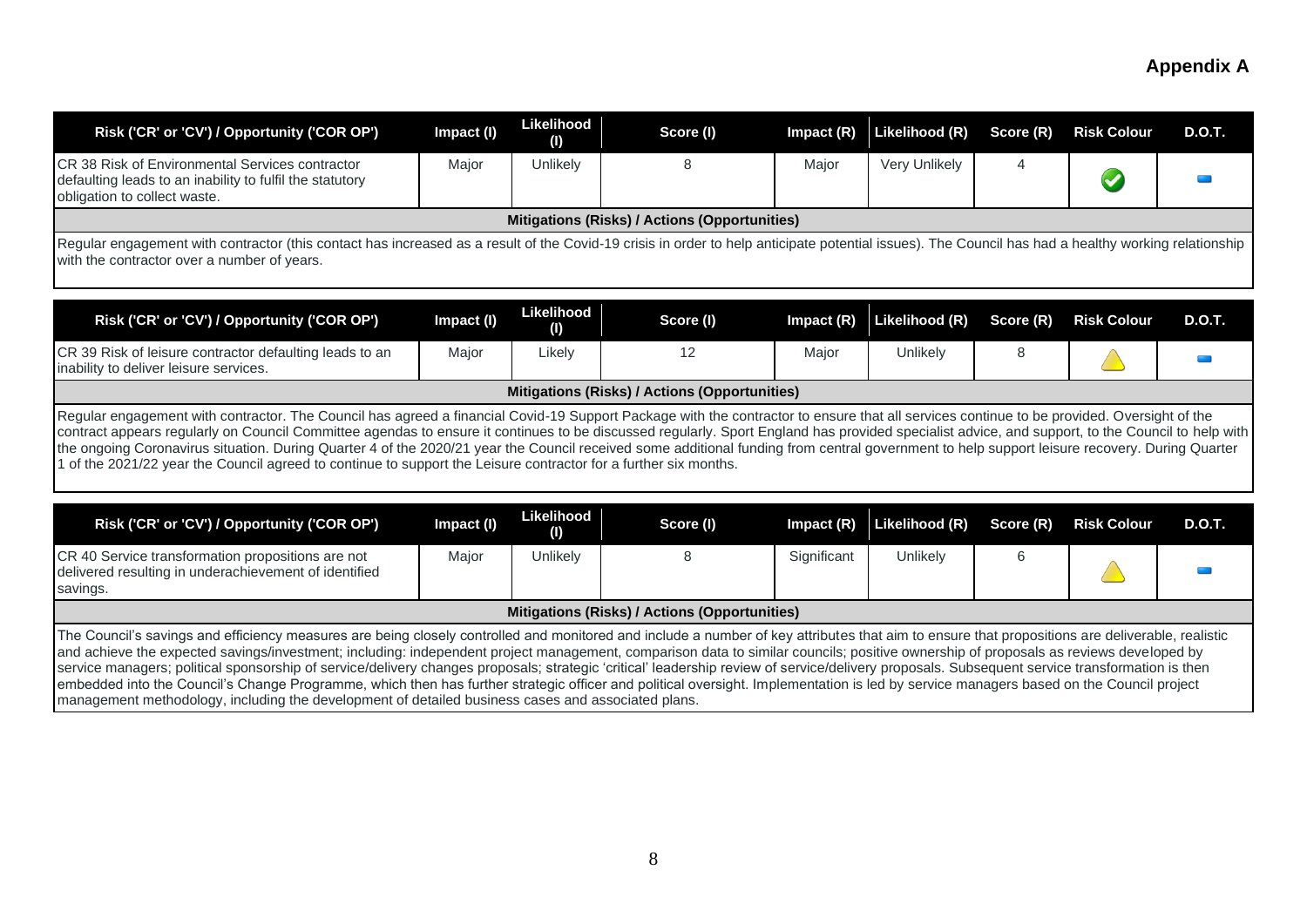| Risk ('CR' or 'CV') / Opportunity ('COR OP')                                                                                                                                                                                                                                                                                                                                                                                                                                                                                                                                                                                                                                                                                                                                                                                                                                                                                                                                                                                                                                                                                                                                                                                                                                                                                                                                                                                                                                                                                                                                                                                                                                                                                                                                                                                              | Impact (I) | Likelihood<br>(I) | Score (I)                                            | Impact $(R)$ | Likelihood (R) | Score (R) | <b>Risk Colour</b> | <b>D.O.T.</b> |
|-------------------------------------------------------------------------------------------------------------------------------------------------------------------------------------------------------------------------------------------------------------------------------------------------------------------------------------------------------------------------------------------------------------------------------------------------------------------------------------------------------------------------------------------------------------------------------------------------------------------------------------------------------------------------------------------------------------------------------------------------------------------------------------------------------------------------------------------------------------------------------------------------------------------------------------------------------------------------------------------------------------------------------------------------------------------------------------------------------------------------------------------------------------------------------------------------------------------------------------------------------------------------------------------------------------------------------------------------------------------------------------------------------------------------------------------------------------------------------------------------------------------------------------------------------------------------------------------------------------------------------------------------------------------------------------------------------------------------------------------------------------------------------------------------------------------------------------------|------------|-------------------|------------------------------------------------------|--------------|----------------|-----------|--------------------|---------------|
| CV 02 Unforeseen, unfunded financial burdens as a<br>result of responding to the ongoing situation weaken the<br>Council's financial stability.                                                                                                                                                                                                                                                                                                                                                                                                                                                                                                                                                                                                                                                                                                                                                                                                                                                                                                                                                                                                                                                                                                                                                                                                                                                                                                                                                                                                                                                                                                                                                                                                                                                                                           | Major      | Very Likely       | 16                                                   | Moderate     | Likely         | 6         |                    |               |
|                                                                                                                                                                                                                                                                                                                                                                                                                                                                                                                                                                                                                                                                                                                                                                                                                                                                                                                                                                                                                                                                                                                                                                                                                                                                                                                                                                                                                                                                                                                                                                                                                                                                                                                                                                                                                                           |            |                   | <b>Mitigations (Risks) / Actions (Opportunities)</b> |              |                |           |                    |               |
| The Council is now meeting pandemic-related costs within its normal service budgets and is reporting accordingly. The government has now ceased reimbursing councils for losses of income or<br>additional expenditure, although this does not include support to the local community in respect of business and community grant schemes. In setting the 2021/22 Budget and MTFS the Council<br>set aside a specific ear-marked reserve in respect of Covid and has been prudent in setting its Council Tax base and its estimates for Council Tax and Business Rates income. In respect of<br>2022/23, the Draft Budget and MTFS approved by Cabinet continues to manage the financial risks relating to the pandemic, including reductions in Car Parking Income, Investment Income and<br>the impacts on Council Tax and Business Rates collection and still maintains a CV19 related reserve for the entire period of the MTFS.                                                                                                                                                                                                                                                                                                                                                                                                                                                                                                                                                                                                                                                                                                                                                                                                                                                                                                       |            |                   |                                                      |              |                |           |                    |               |
| Risk ('CR' or 'CV') / Opportunity ('COR OP')                                                                                                                                                                                                                                                                                                                                                                                                                                                                                                                                                                                                                                                                                                                                                                                                                                                                                                                                                                                                                                                                                                                                                                                                                                                                                                                                                                                                                                                                                                                                                                                                                                                                                                                                                                                              | Impact (I) | Likelihood<br>(1) | Score (I)                                            | Impact $(R)$ | Likelihood (R) | Score (R) | <b>Risk Colour</b> | <b>D.O.T.</b> |
| CV 03 Loss of income, as economic activity reduces,<br>weakens the Council's cashflow and financial<br>sustainability.                                                                                                                                                                                                                                                                                                                                                                                                                                                                                                                                                                                                                                                                                                                                                                                                                                                                                                                                                                                                                                                                                                                                                                                                                                                                                                                                                                                                                                                                                                                                                                                                                                                                                                                    | Major      | Likely            | 12                                                   | Major        | Likely         | 12        |                    |               |
|                                                                                                                                                                                                                                                                                                                                                                                                                                                                                                                                                                                                                                                                                                                                                                                                                                                                                                                                                                                                                                                                                                                                                                                                                                                                                                                                                                                                                                                                                                                                                                                                                                                                                                                                                                                                                                           |            |                   | Mitigations (Risks) / Actions (Opportunities)        |              |                |           |                    |               |
| When the Council set its 2021/22 Budget and MTFS, it recognised reductions in:<br>1. Corporate income (business rates and council tax) through both the use of the new Tax Income Guarantee Scheme (TIG) and revisions to Collection Fund provisions. To help mitigate future<br>impacts, the budget included the establishment of a £1.1m "Covid-19 Internal Recovery Reserve".<br>2. Some "corporate centric" service income lines (e.g. Planning, Investment Interest) and negated these with the application of some of the CV19 grants etc. notified as part of the financial<br>settlement (discussed in detail in the Budget related Cabinet/Council reports considered in January/February 2021). Some risk remains around other significant income lines e.g. Car Parking<br>etc. but these will be closely monitored as part of the routine quarterly monitoring process. Where savings can be vired from other budgets, this will be actioned first but where significant<br>shortfalls can only be met from the use of reserves, such reserves will be applied. The Council maintains a £2.6m (20% of Net Expenditure) General Fund (Unallocated) Reserve to meet such<br>unplanned losses. The Council continues to monitor Coronavirus-related impacts and reports as required to government on impacts. The government has compensated the Council for some<br>elements of income loss for the first quarter of 2021/22, but it will not be 100%. And, if it becomes necessary, the Council will continue to lobby government for further Covid-related support.<br>The 2022/23 Draft Budget and MTFS continues to recognise the pandemic-related risks on some services and it also includes a CV19 reserve that will enable it to meet future CV19 costs<br>without impacting on the General Fund (Unallocated) Reserve. |            |                   |                                                      |              |                |           |                    |               |
|                                                                                                                                                                                                                                                                                                                                                                                                                                                                                                                                                                                                                                                                                                                                                                                                                                                                                                                                                                                                                                                                                                                                                                                                                                                                                                                                                                                                                                                                                                                                                                                                                                                                                                                                                                                                                                           |            | Likelihood        |                                                      |              |                |           |                    | <b>D.O.T.</b> |
| Risk ('CR' or 'CV') / Opportunity ('COR OP')                                                                                                                                                                                                                                                                                                                                                                                                                                                                                                                                                                                                                                                                                                                                                                                                                                                                                                                                                                                                                                                                                                                                                                                                                                                                                                                                                                                                                                                                                                                                                                                                                                                                                                                                                                                              | Impact (I) | $\bf( I)$         | Score (I)                                            | Impact (R)   | Likelihood (R) | Score (R) | <b>Risk Colour</b> |               |
| CV 04 The focus on high-priority, short-term needs<br>prevent the medium-term financial planning and decision-<br>making needed to balance the Council's finances in the<br>medium term.                                                                                                                                                                                                                                                                                                                                                                                                                                                                                                                                                                                                                                                                                                                                                                                                                                                                                                                                                                                                                                                                                                                                                                                                                                                                                                                                                                                                                                                                                                                                                                                                                                                  | Major      | Very Likely       | 16                                                   | Significant  | Unlikely       | 6         |                    |               |
|                                                                                                                                                                                                                                                                                                                                                                                                                                                                                                                                                                                                                                                                                                                                                                                                                                                                                                                                                                                                                                                                                                                                                                                                                                                                                                                                                                                                                                                                                                                                                                                                                                                                                                                                                                                                                                           |            |                   | Mitigations (Risks) / Actions (Opportunities)        |              |                |           |                    |               |
| In respect of:                                                                                                                                                                                                                                                                                                                                                                                                                                                                                                                                                                                                                                                                                                                                                                                                                                                                                                                                                                                                                                                                                                                                                                                                                                                                                                                                                                                                                                                                                                                                                                                                                                                                                                                                                                                                                            |            |                   |                                                      |              |                |           |                    |               |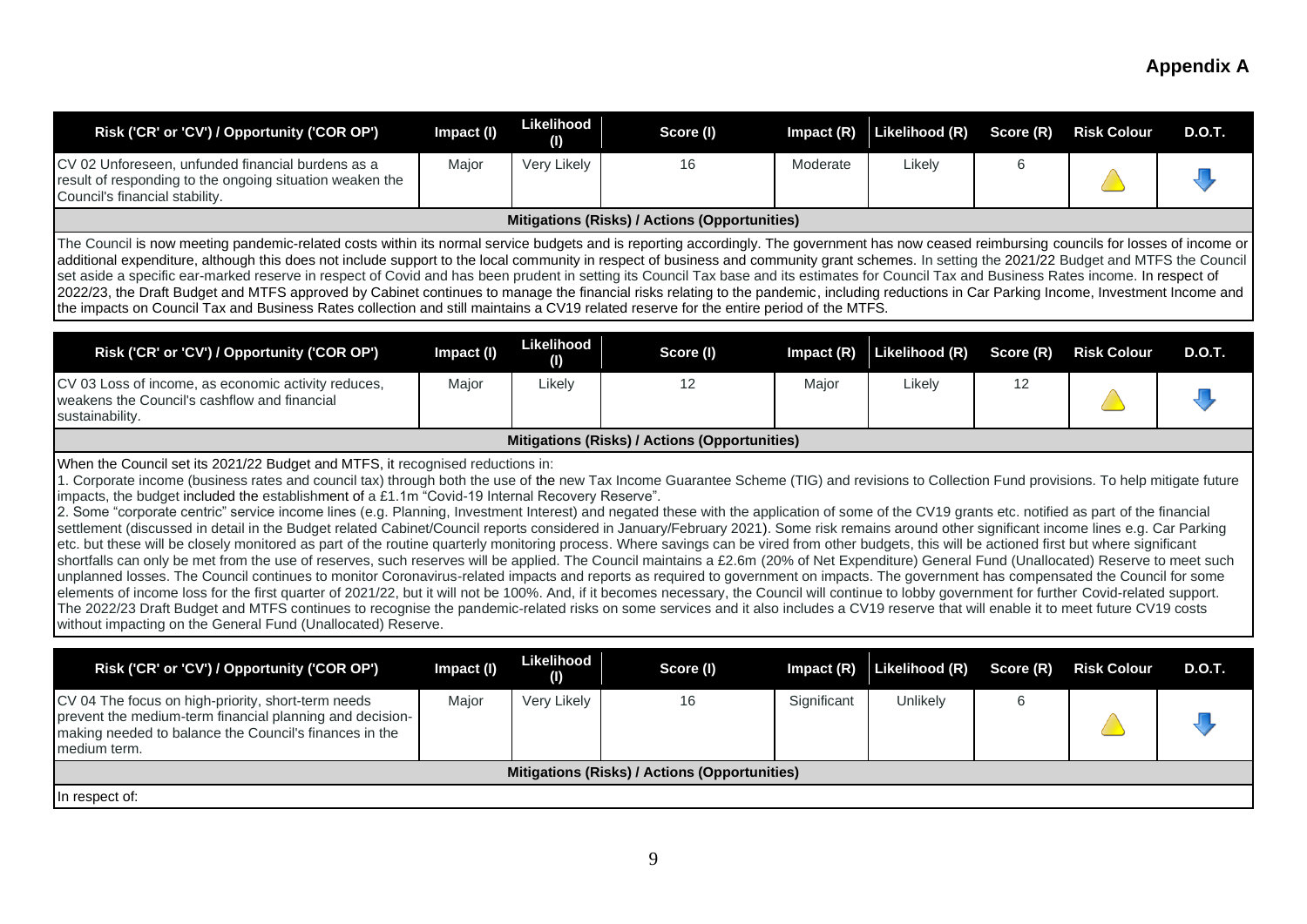- 2021/22, the Council currently has an MTFS that models financial standing through to 2024/25; this helps the Council to maintain a medium-term financial horizon. As part of the quarterly monitoring of financial performance process, the MTFS is adjusted throughout the year as the results of the BC25 budget review programme were embedded, with the results of the programme reported to Cabinet as part of the Quarter 2 financial performance report. The MTFS itself includes respective financial impacts from Covid-related losses (Council Tax, Business Rates, general service incomes) and respective 'compensating' government grants and the Council has agreed to use some of the one-off grants to meet some of the expected losses to be incurred by some services and to use reserves to balance its budget but, the first port of call to meet budget shortfalls will be virements from within services or from other services and then the use of General Fund (unallocated) Reserves.
- 2022/23, Cabinet has just approved the Draft 2022/23 Budget and MTFS; this again reflects continued financial risks due to the pandemic. However, the draft budget shows that the Council is able to provide a balanced budget for the entire MTFS period, albeit with the use of reserves to meet a gap that appears in 2025/26 and thereafter.

| Risk ('CR' or 'CV') / Opportunity ('COR OP')                                                                                                                                                                                                                                                                                                                                                                                                                                                                                                                                                  | Impact (I) | Likelihood<br>(1) | Score (I) |       | Impact (R) Likelihood (R) Score (R) |  | <b>Risk Colour</b> | <b>D.O.T.</b> |  |
|-----------------------------------------------------------------------------------------------------------------------------------------------------------------------------------------------------------------------------------------------------------------------------------------------------------------------------------------------------------------------------------------------------------------------------------------------------------------------------------------------------------------------------------------------------------------------------------------------|------------|-------------------|-----------|-------|-------------------------------------|--|--------------------|---------------|--|
| CV 06 Reduced staff morale, as a result of depleted<br>numbers of workers and uncertainty about the future.<br>leads to mistakes and loss of productivity.                                                                                                                                                                                                                                                                                                                                                                                                                                    | Moderate   | Unlikely          |           | Minor | Unlikelv                            |  |                    |               |  |
| Mitigations (Risks) / Actions (Opportunities)                                                                                                                                                                                                                                                                                                                                                                                                                                                                                                                                                 |            |                   |           |       |                                     |  |                    |               |  |
| Clear and continuous communications, regular check-ins by managers. Ongoing Covid-19 factors and the implementation of savings and efficiency measures that affect staff directly may<br>increase the score of this risk. However, at the time of writing, there is no evidence of loss of morale affecting productivity. Staff have continued to work remotely successfully, the Agile Policy<br>rolled out in October 2021 will now be applied from March 2022 onwards if the government Covid restrictions are fully lifted as expected. Staff being able to meet face to face for certain |            |                   |           |       |                                     |  |                    |               |  |

business-related meetings and events from March 2022 is expected to increase staff morale whilst maintaining a work/ life balance and improved efficiency.

| Risk ('CR' or 'CV') / Opportunity ('COR OP')                                                                                                                                                                                                                                                                                                                               | Impact (I)  | Likelihood<br>(1) | Score (I) | Impact $(R)$ | Likelihood (R) Score (R) Risk Colour |  |  | D.O.T. |  |
|----------------------------------------------------------------------------------------------------------------------------------------------------------------------------------------------------------------------------------------------------------------------------------------------------------------------------------------------------------------------------|-------------|-------------------|-----------|--------------|--------------------------------------|--|--|--------|--|
| CV 09 The ongoing situation leads to multiple, concurrent<br>Emergency Planning situations which the Council does<br>not have the capacity to deal with.                                                                                                                                                                                                                   | Significant | ∟ikelv            |           | Significant  | Very Unlikely                        |  |  |        |  |
| Mitigations (Risks) / Actions (Opportunities)                                                                                                                                                                                                                                                                                                                              |             |                   |           |              |                                      |  |  |        |  |
| Working in partnership with the LRF; Availability of mutual aid as necessary through the Resilience Partnership; Separation of roles between Corporate Management Team to deal with any<br>concurrent isouce a concurrent regnance of unture has been deviaed and released to different individuals to increase the registered to concurrent incidents. An internal review |             |                   |           |              |                                      |  |  |        |  |

concurrent issues. A concurrent response structure has been devised and roles allocated to different individuals to increase the resilience to respond to concurrent incidents. An internal review of the Council's capability to respond to concurrent incidents was undertaken in Quarter 3 of the 2021/22 year in line with the LRF's Winter Assurance Plan.

| Risk ('CR' or 'CV') / Opportunity ('COR OP')                                                      | Impact (I)                                                                                                                                                                                                                                                                                                                                                                                  | Likelihood<br>(1) | Score (I) | $Im$ pact $(R)$ | Likelihood (R) |  | Score (R) Risk Colour | <b>D.O.T.</b> |  |  |
|---------------------------------------------------------------------------------------------------|---------------------------------------------------------------------------------------------------------------------------------------------------------------------------------------------------------------------------------------------------------------------------------------------------------------------------------------------------------------------------------------------|-------------------|-----------|-----------------|----------------|--|-----------------------|---------------|--|--|
| CV 11 Illness, self-isolation, and other factors lead to loss<br>of capacity to operate services. | Significant                                                                                                                                                                                                                                                                                                                                                                                 | Likelv            |           | Moderate        | Unlikely       |  |                       |               |  |  |
| Mitigations (Risks) / Actions (Opportunities)                                                     |                                                                                                                                                                                                                                                                                                                                                                                             |                   |           |                 |                |  |                       |               |  |  |
|                                                                                                   | Redeployment of staff resources across the Council where needed, continuous support from managers, prioritisation of working within the teams, identify skills and gaps and seek to fill by<br>training. Recruitment is not seen as a problem yet, although because of notice periods, it may be three months before someone is due to start. Interviews can be conducted remotely. Several |                   |           |                 |                |  |                       |               |  |  |